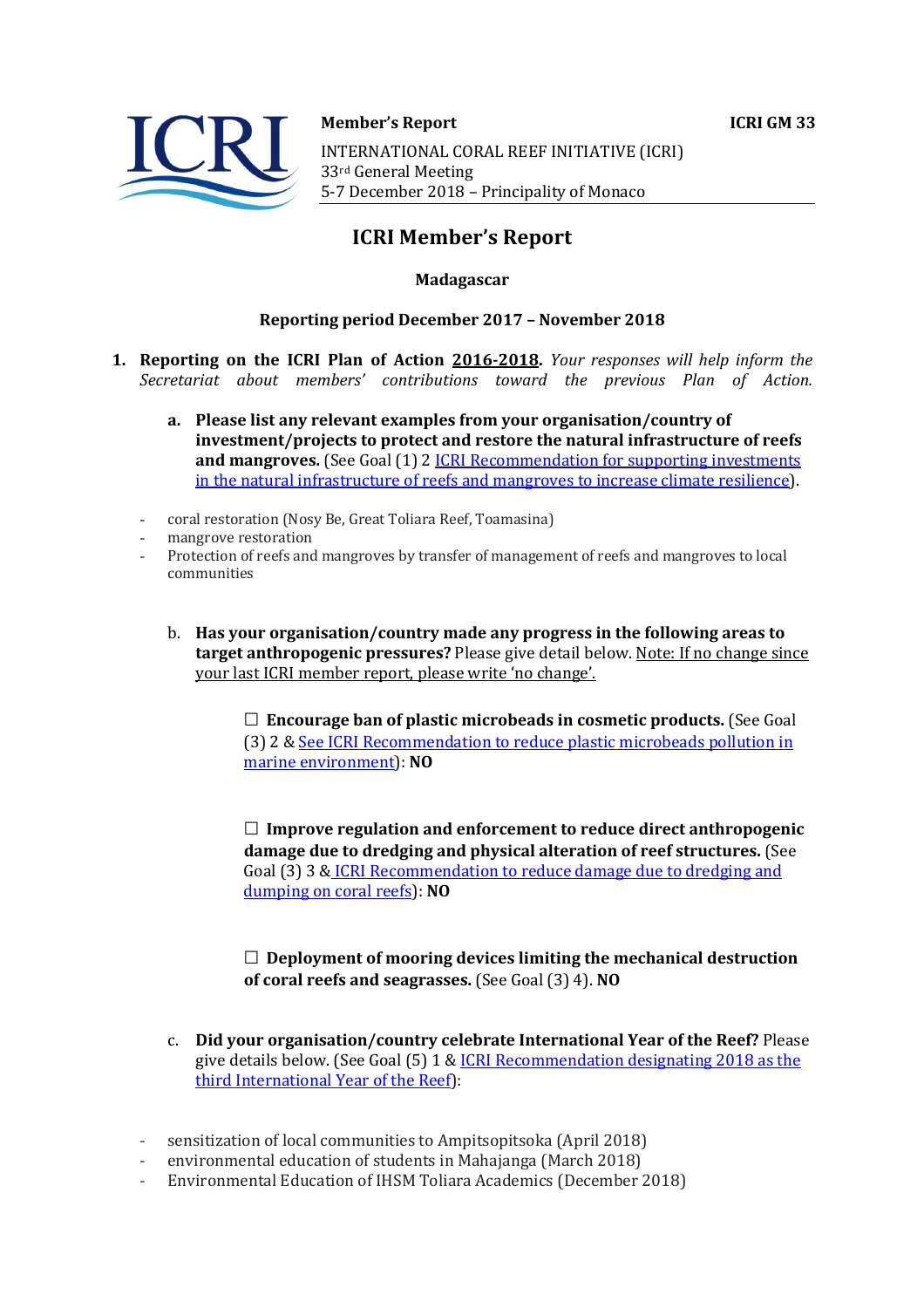- Awareness of the general public through exhibitions (Information Day on Climate Change in Mahajanga (April 2018), Europe Day in Antananarivo (June 2018)
- coral restoration at the Grand Tuléar Reef (October 2018)
- reinforcement of the technical capacity of the biologists on the coral bleaching organized by WCS in Antananarivo (December 2018)
- management transfer from reef areas to grassroots communities (December 2018)
- 2. **Contribution to the ICRI Plan of Action 2018-2020 and upcoming ICRI general meetings.** *Your responses to the following questions will assist the Secretariat in assessing contributions towards the major themes of the draft ICRI Plan of Action 2018-2020.*

## **Theme 1 - Promote effective and adaptable solutions to improve the protection of coral reefs**

- a. Which of the below topics do you consider to be the three top challenges that **your organisation faces in managing coral reefs?** Please select from the options below:
	- **☐**Climate change impacts **YES**
	- $\Box$  Inadequate planning, zoning and management **YES**
	- **□** Unsustainable resource extraction
	- **□** Tourism and recreation
	- **☐**Shipping
	- **☐**Coastal development
	- **☐** Dredging
	- **☐**Illegal and destructive fishing
	- **□** Fish and coral trade
	- □ Marine debris
	- □ Other. Please specify: **Off shore exploration**
- b. **Please list any examples of innovative management practices that your organisation/country is involved in, such as use of VMS, drones & ecological mooring devices.** Include their limits, conditions of implementation, financing and an assessment of their results and links for more information if possible. **NO**
- c. Please list any examples of innovative funding for management that your **organisation/country is involved in.** Include their limits, conditions of implementation, financing and an assessment of their results and links for more information if possible. **NO Data**
- d. Please list any examples of leading practices, techniques and strategies for **building reef resilience that your organisation/country is involved in.** Include their limits, conditions of implementation, financing and an assessment of their results and links for more information if possible. NO Data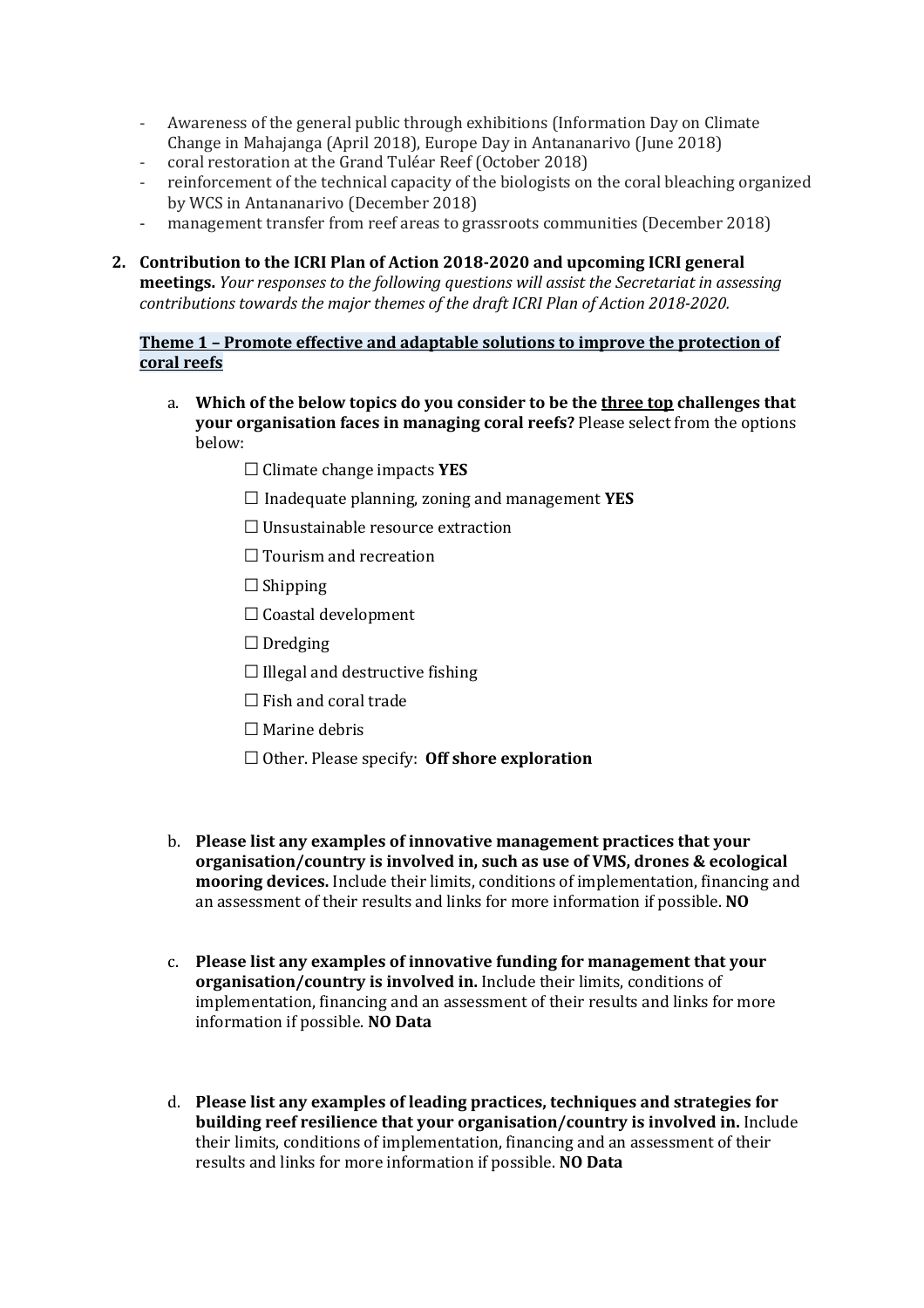e. Please list any examples of leading practice reef restoration mechanisms that **your organisation/country is involved in.** Include their limits, conditions of implementation, financing and an assessment of their results and links for more information if possible.

currently used: transplantation. Source of funding: WWF, European Union, Private Investors (Port of Toamasina),

#### **Theme 3 - Support communities reliant on coral reefs**

- **f.** Is sustainable tourism development a significant challenge for your **organisation?** If so please include detail below of the kinds of challenges faced and your strategies to deal with them.
	- Lack of awareness of Destination Madagascar  $\rightarrow$  promotion of Madagascar through its unique terrestrial and marine biodiversity
	- The product Scuba diving still limited in the Region of Nosy Be and Toliara  $\rightarrow$ Valorization of other potential sites (Sainte Marie, Toamasina, Dolphin Fort, Bay of Antogil, Diégo Suarez, Mahajanga) with the Tourist Office
	- Degradation of reef areas with ecotourism potential  $\rightarrow$  reinforcement of conservation actions of Marine Protected Areas and LMMAs
	- Impacts of benefits on tourism not visible at the level of certain communities  $\rightarrow$ Socio-economic development with the Rights of Entry to Protected Areas
- **g.** Is your organisation involved in activities to raise awareness and encourage **action to support communities reliant on coral reefs?** Please include details below.
	- Sensitization of communities by NGOs and MPA managers
	- Involvement of communities in reef management by LMMA and MPA category V and VI,
	- Ecological monitoring and community monitoring
	- Support to the socio-economic development of riverside communities:
		- o Algoculture, trepang rearing (South zone) o Establishment of FADs (Mahajanga)
		- $\circ$  Strengthening the technical and material capacity of tributary communities in the conservation and processing of fish products
		- $\circ$  Social support (health, education)

#### **Theme 4 - Help to reduce anthropogenic threats to coral reefs, particularly those that occur at a global or regional scale**

**h.** What activities is your organisation involved in to elevate awareness of the global nature of the threat of climate change to coral reefs? Please include details below

awareness of the threat of climate change for coral reefs is realized through climate change exhibitions and climate change adaptation projects

**i.** Has your organisation made any progress in dealing with destructive fishing **and trade?** Please include details below.